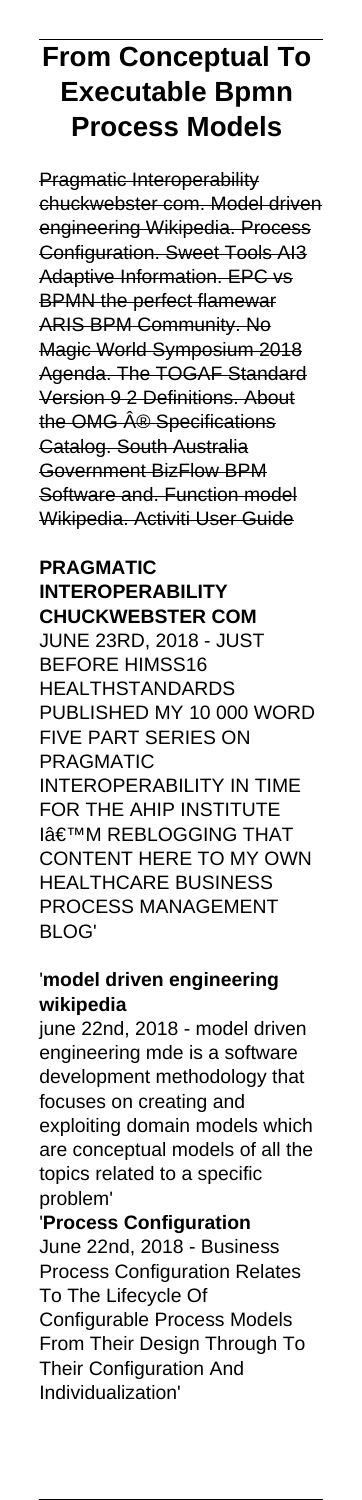'**Sweet Tools AI3 Adaptive Information** June 22nd, 2018 - Mike Bergman s articles on the semantic Web adaptive information adaptive innovation and adaptive infrastructure'

### '**EPC VS BPMN THE PERFECT FLAMEWAR ARIS BPM COMMUNITY JUNE 22ND, 2018 - COMPUTER USERS LOVE TO CHALLENGE EACH OTHER BY STARTING TOTALLY USELESS FLAMEWARS JUST THINK ABOUT HOW EMOTION COMES UP IF PEOPLE DISCUSS WINDOWS VS LINUX EXTREME PROGRAMMING VS CLASSICAL SOFTWARE DEVELOPMENT IPHONE VS**

**ANDROID PHP VS RUBY OR EPC VS BPMN WAIT EPC VS BPMN**''**no magic world symposium 2018 agenda** june 22nd, 2018 - mbse sysml plm ple modeling

enterprise architecture business architecture

bpmn conceptual modeling and ontology' '**THE TOGAF STANDARD VERSION 9 2 DEFINITIONS JUNE 24TH, 2018 - FOR THE PURPOSES OF THE TOGAF STANDARD THE FOLLOWING TERMS AND DEFINITIONS APPLY A GLOSSARY OF SUPPLEMENTARY DEFINITIONS SHOULD BE REFERENCED FOR SUPPLEMENTARY DEFINITIONS NOT DEFINED IN THIS CHAPTER THE MERRIAM WEBSTER® COLLEGIATE DICTIONARY SHOULD BE REFERENCED FOR TERMS NOT DEFINED IN THIS**'

'**About the OMG ® Specifications Catalog** June 23rd, 2018 - Specifications Updated Recently New or revised specifications adopted during the past 6 months''**South**

**Australia Government BizFlow BPM Software and** June 20th, 2018 - BPMN Software for Process Design Modeling and Execution Using BPM to model execute and monitor your process'